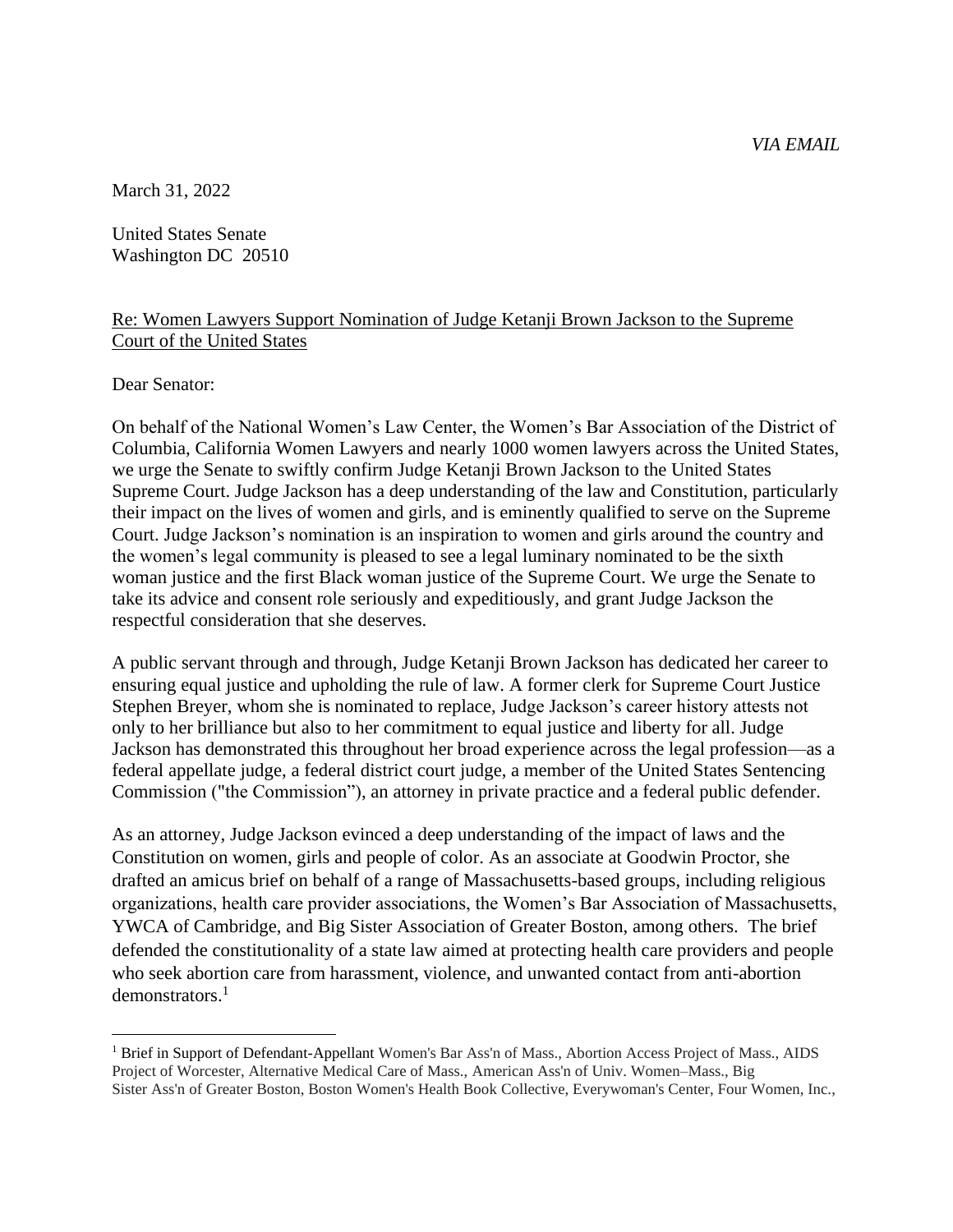The amicus brief carefully and methodically explained how the Massachusetts law was lawful based on Supreme Court precedent; the First Circuit Court of Appeals ultimately upheld the law, and the Supreme Court denied a petition for *certiorari*. <sup>2</sup> During her time as an assistant special counsel and Vice Chair of the Commission, she worked to amend the sentencing guidelines which disproportionally harm Black and Brown communities. Judge Jackson views public service as a "core value" in her family and became a public defender to "…help people in need, and to promote core constitutional values…."<sup>3</sup> Public defenders play an essential role in our legal system and Judge Jackson's time as a public defender attests to her dedication to ensuring that all Americans have equal justice under law. If confirmed, she would be the first Supreme Court Justice to have served as a public defender and the first since Justice Thurgood Marshall with experience representing criminal defendants.

Judge Jackson's commitment to equal justice is also evidenced by her judicial career. During the eight years that Judge Jackson served on the U.S. District Court for the District of Columbia, she authored over 550 opinions on areas of the law ranging from executive powers to immigration law to labor and disability rights, and cases that resulted in the protection of critical sexual and reproductive health programs. Every one of her opinions is a testimony to Judge Jackson's thoughtful approach to the law and commitment to a thorough review of the law and facts of each case. The American people can be sure that, in Judge Jackson, they will be getting a Supreme Court justice who is fair, impartial, and dedicated to the rule of law. We, as women who are so often impacted by Supreme Court decisions, are thrilled that a judge of Ketanji Brown Jackson's caliber with a deep understanding of the law's impact on women is the nominee for this historic position.

The Supreme Court's impact on the rights and lives of women and girls cannot be overstated. The Court rules on equal pay disputes, reproductive rights, gender discrimination, and myriad other issues which profoundly impact women's lives and futures. With one opinion, the Court can change the rights and privileges that exist for women in America, and it is vital that women jurists have a say in these decisions. Before Justice Sandra Day O'Connor's appointment in 1981, not a single Justice in the Court's 200-year history was a woman. Judge Jackson's nomination is a vital step in the right direction, and we are thrilled that, with her confirmation,

League of Women Voters of Mass., Mass. NARAL, Mass. Chapter of NOW, Mass. Public Health Ass'n, National Council of Jewish Women–Mass., Religious Coalition for Reproductive Choice, Tapestry Health Systems, Union of American Hebrew Congregations–Northeast Council, Womancare/Repro Associates, and YWCA of Cambridge, amici curiae, *McGuire, et al. v. Reilly, et al.,* 260 F.3d 36 (1st Cir. 2001); *McGuire v. Reilly*, 386 F.3d 45 (1st Cir. 2004), cert. denied, 544 U.S. 974 (2005).

<sup>&</sup>lt;sup>2</sup> The First Circuit's decision reversed and remanded the case back to the lower court. After further proceedings at the district court level, the case again reached the First Circuit, in 2004. The First Circuit allowed the law to remain in effect, reiterating the same holding from the prior First Circuit decision. After the plaintiffs appealed to the Supreme Court, in 2005, the Supreme Court denied review. *McGuire v. Reilly*, 544 U.S. 974 (2005). Years later, the Massachusetts legislature changed the law to include the "public way or sidewalk" within 35 feet of an entrance or driveway to a reproductive health care facility. That version of the MA Act eventually went to the Supreme Court, which struck it down because of its "extreme step of closing a substantial portion of a traditional public forum to all speakers." *McCullen v. Coakley*, 573 U.S. 464, 496-97 (2014).

<sup>&</sup>lt;sup>3</sup> Response to Question for the Record from Senator Ben Sasse to Judge Ketanji Brown Jackson, Nominee to the United States Court of Appeals for the D.C. Circuit, S. Comm. on the Judiciary, 64 (2021) Brown Jackson [Responses1.pdf \(senate.gov\)](https://www.judiciary.senate.gov/imo/media/doc/Brown%20Jackson%20Responses1.pdf)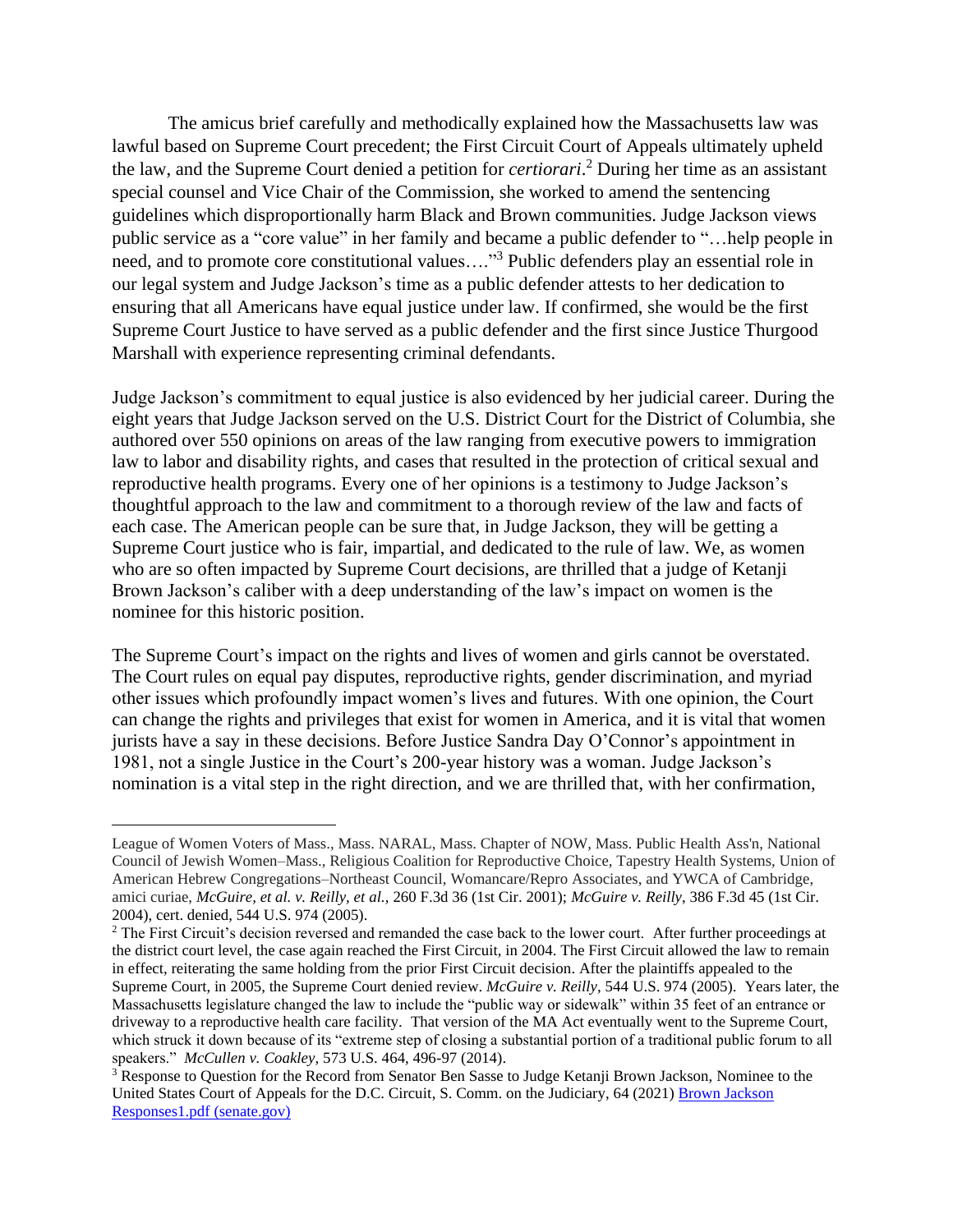the Supreme Court will be closer to gender parity than ever before. With four women justices on the Court, we will be one step closer to Justice Ginsburg's goal of "when there are nine."

We respectfully request that the Senate swiftly confirm Judge Ketanji Brown Jackson to the Supreme Court. We look forward to seeing Judge Jackson becoming Justice Jackson.

Sincerely yours,

National Women's Law Center Women's Bar Association of the District of Columbia California Women Lawyers

## **Name Location**

Bettyna Abney North Carolina Sally Abrahamson Washington, D.C. Maria Acosta Georgia Jill E. Adams Hawaii Jennifer Adams Massachusetts Alexandra Adams Pennsylvania Kristen Adams Texas Jessica Adler Washington, D.C. Melinda Agee Georgia Michelle Ahn California Alice Ahn California Sara Ainsworth Washington Michelle Akerman California Erin Albanese Washington Tammy Albarran California Asha Albuquerque California Ana Alexander North Carolina Jennifer Allen Arizona Kirsten Allen New Hampshire Cheryl L. Allen-Ricciardi Rhode Island Apostle Onleilove Chika Alsto New York Nicole Altman Hawaii Akua Amaning Maryland Taylor Amato Washington, D.C. Cory Amron Washington, D.C. Meeta Anand New York Jennifer Anderson Maryland Laureen Anderson Stepanek Illinois Helen Antoniou McGowan New Jersey Estella Antwi Elizabeth Appley Georgia Anagha Apte California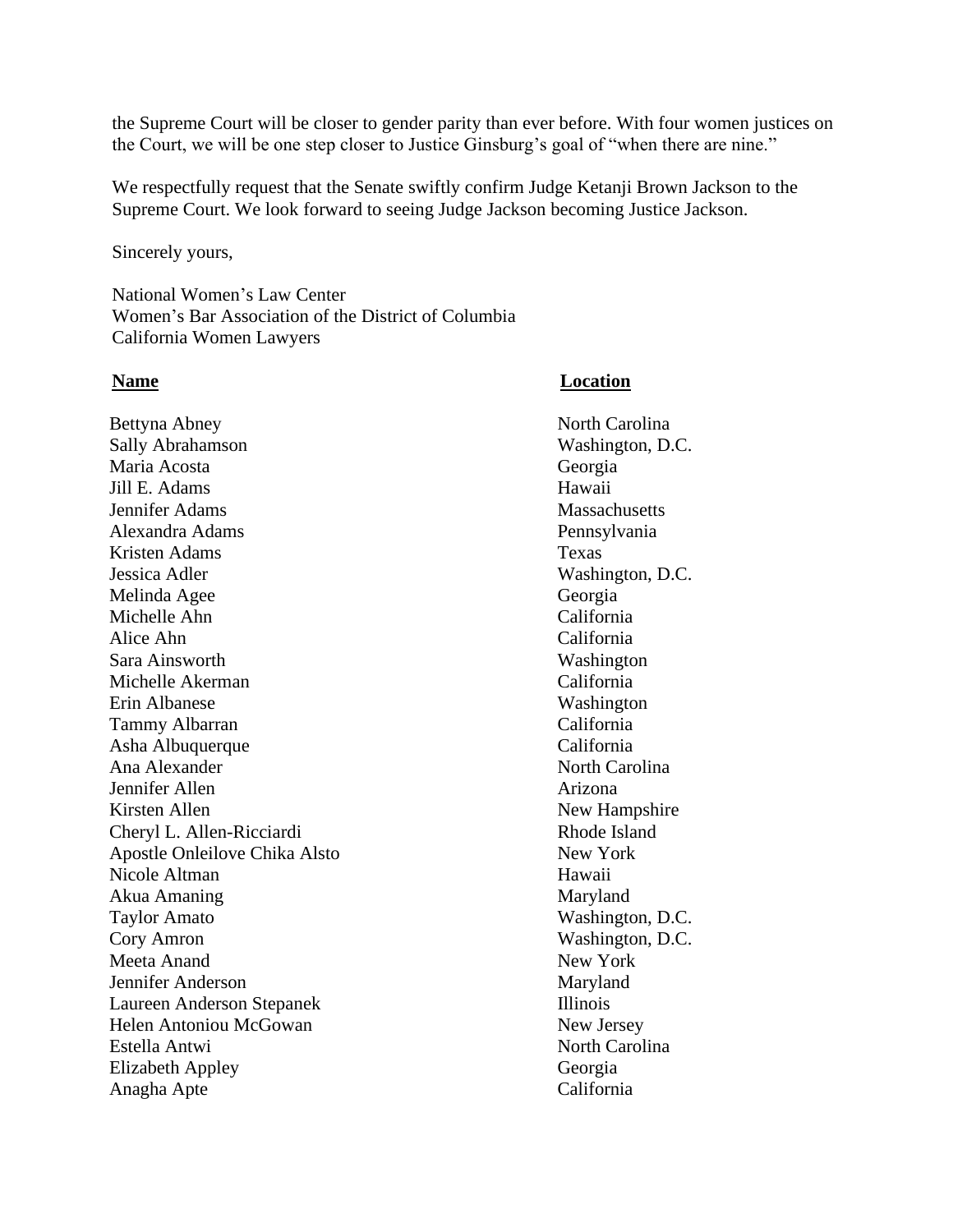Heather Aquino New Jersey Sarah Arendt Illinois Amanda Armillay New Hampshire Allesan Armstrong Ohio Lori Armstrong Halber Pennsylvania Toks Arowojolu Maryland Anita Arriola Guam Quetia Arzu California Jannice Ashley North Carolina Beth Atkins North Carolina Lauren Atwater Harden Georgia Bear Atwood Mississippi Hannah Autry North Carolina Lauren Axelrod New York Devon Ayer New Hampshire Jacqueline Ayers Washington, D.C. Lakeisha Babers Florida Helen Baddour North Carolina Yvette Badu Angela Baez Ohio Aelish Baig California Suzanne Bailey Maryland Lisa Bakale Shannon Baker-Branstetter Maryland Dina Bakst New York Karin Baldwin California Kaitlin Banner Washington, D.C. Lynda Barack Florida Holly Barcroft New Hampshire Anna Kathryn Barnes Washington, D.C. Lacy Bauer California Kawena Beaupre **Hawaii** Teresa Beck California Suzanne Begnoche North Carolina Corinne Bell New Jersey Katherine Bell New York Kanya Bennett Washington, D.C. Jamie Berger Louisiana Mauna Berkov California Greta Biagi Massachusetts Judith Billage Eileen Bissen California Lauren Black California Sandra Blair California Jennifer Blasdell Maryland Anne Bleyman North Carolina

Washington, D.C. North Carolina Maryland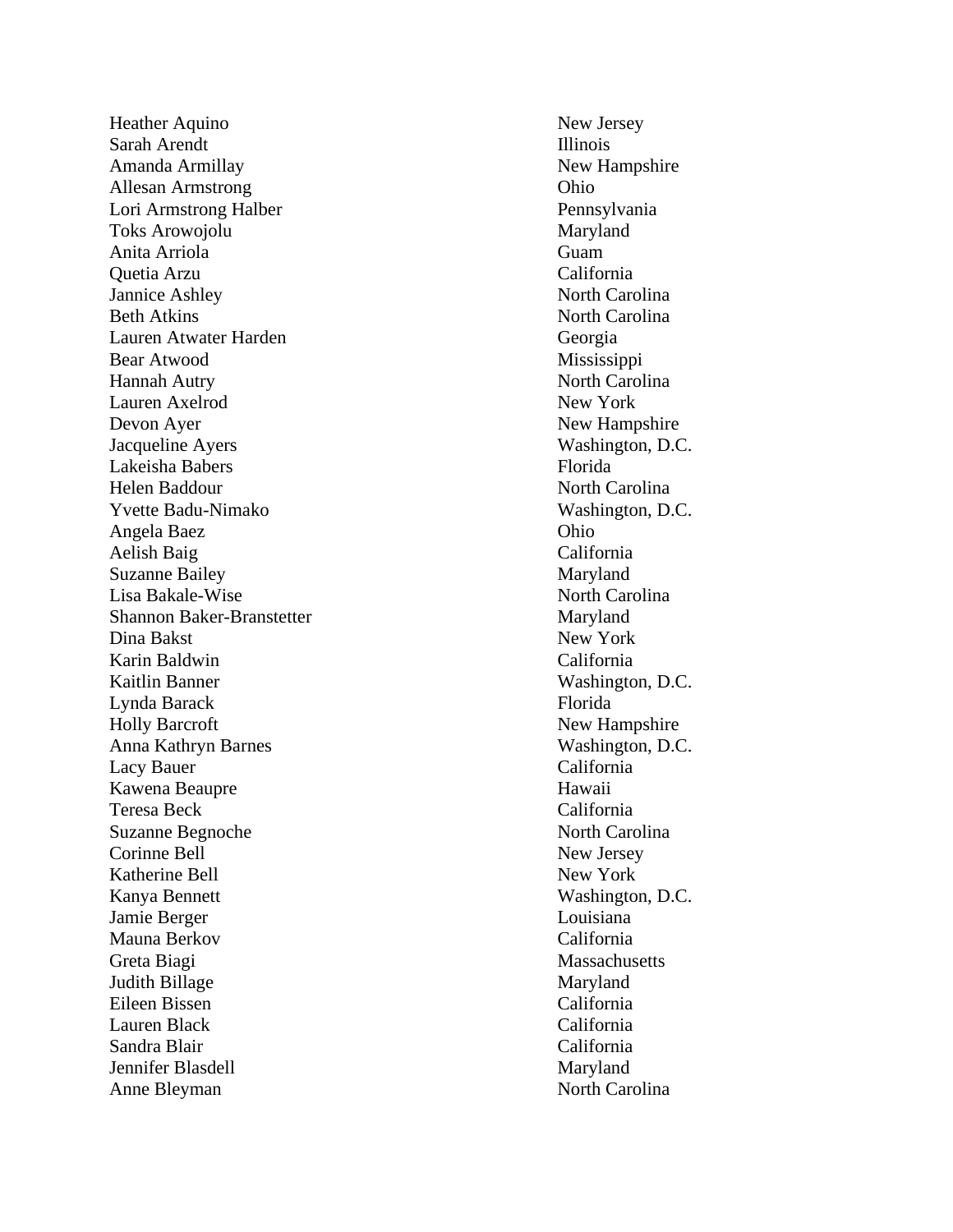Adrienne Blocker North Carolina Susan Bluer California Jane Bockus Texas Caitlin Boehne Texas Karin Bolte Maryland Trudy Beth Bond Washington Lauren Boothe Alabama Sarah Boshears North Carolina Randi Bouchard New Hampshire Tammy Boyd Washington, D.C. Judith Boyette California Martha Bradley North Carolina Molly Brennan California Christine Brigagliano California Jennifer Brockett California Mary M. (Peggy) Brockington Georgia Karen Brod North Carolina Denise Brogan -Kator Florida Leah Broker North Carolina Jessica Brown Nevada Mary Brown Nevada Maureen Browne Maryland Carol Bruch California Alison Brunner California Robin Brzozowski Texas Melissa Buck North Carolina Natalya Buckler Rhode Island Elizabeth Buckley North Carolina Heidi Burakiewicz Maryland Laurie Burgess California Courtni Burleson Washington, D.C. Darci Burrell Burrell **California** Linda Burt Wyoming Kwanza Butler New York Mia Butzbaugh Oregon Paula Caira Washington, D.C. Paula Calimafde Maryland Andrea Calvaruso New York Nancy Duff Campbell Washington, D.C. Brigid Campo California Sara Campos California Teresa Cannady Florida Ronnie Caplane California Cassandra Capobianco Florida Elizabeth Cardona Maryland Andrea Carlise California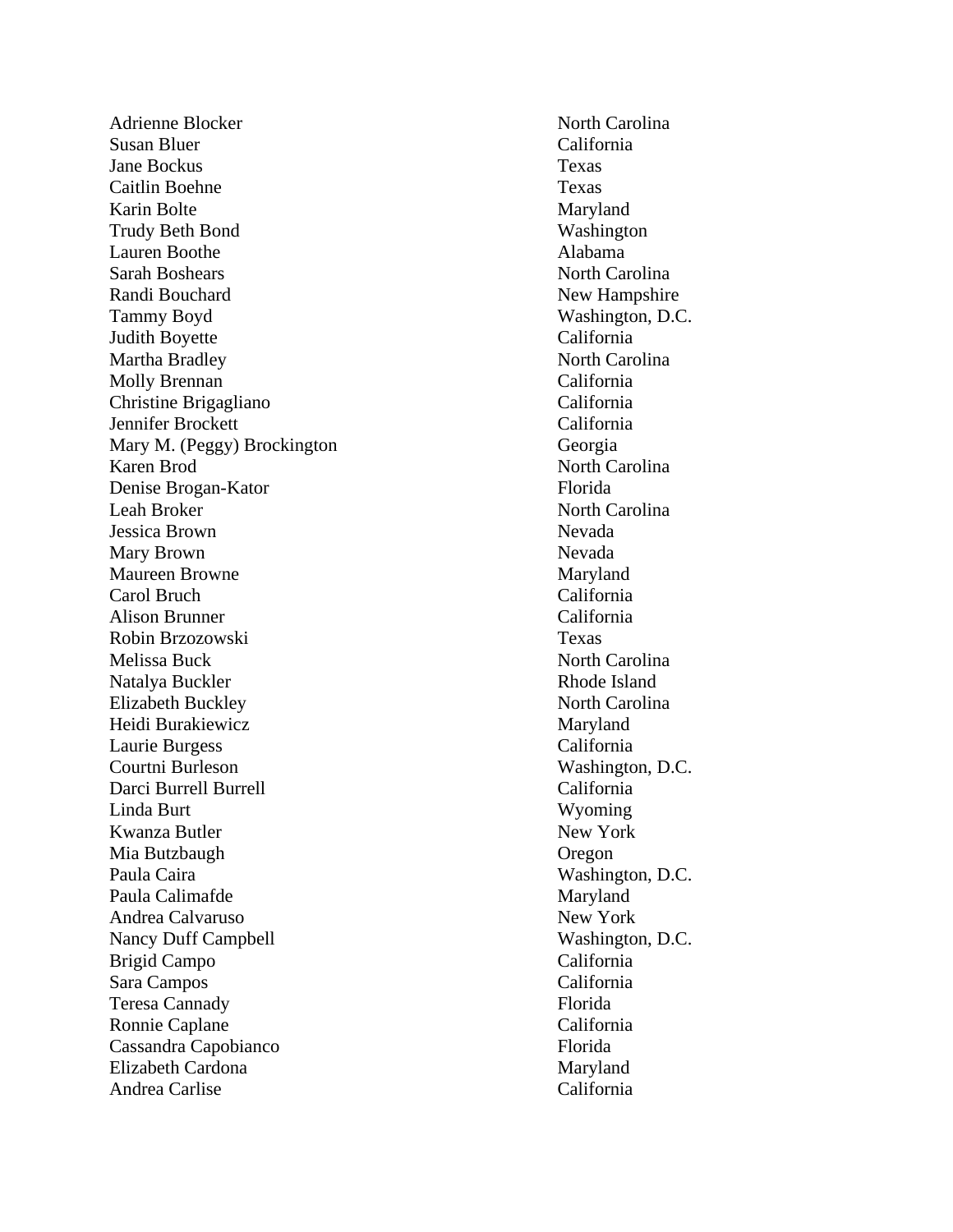Daynor Carman Illinois Laura Carman Louisiana Caroline Caroline Gillis Washington Lisa Carter Georgia Sherry Cassedy California Nora Cassidy California Joan Cassman California Kerri Castellini Maryland Elizabeth Cavell Wisconsin Eve Cervantez California Tierney Chadwick New Hampshire Emily Chafa Iowa Megan Challender Virginia Sunu Chandy Washington, D.C. Patricia Chang California Trillium Chang California Leticia Chavez California Shoshana Chazan California Celeste Christo New Hampshire Anna Chu California Katherine Cion Washington, D.C. Kristine Cirby California Samantha Clancy Clancy Pennsylvania Nanci Clarence California Cassidy Clark California Crystal Clarke Virginia Chrissy Clarke Dana Clausen California Jodi Cleesattle California Jennifer Clifton Texas Alexa Clinton New York Erin Clough Maine Lisa Cloutier and Communications of the Massachusetts Massachusetts and Massachusetts and Massachusetts and Massachusetts and Massachusetts and Massachusetts and Massachusetts and Massachusetts and Massachusetts and Massac Catherine Coble California Sara Cohbra Pennsylvania Donna Cohen North Carolina Dylan Colbert California Nicole Collins California Christina Collins California Marianne Combs Colorado April Connally Colorado Ellen K. Connell Washington, D.C. Judith Conti Virginia Sakira Cook Washington, D.C. Shelly Cooley Nevada Renate Coombs California

North Carolina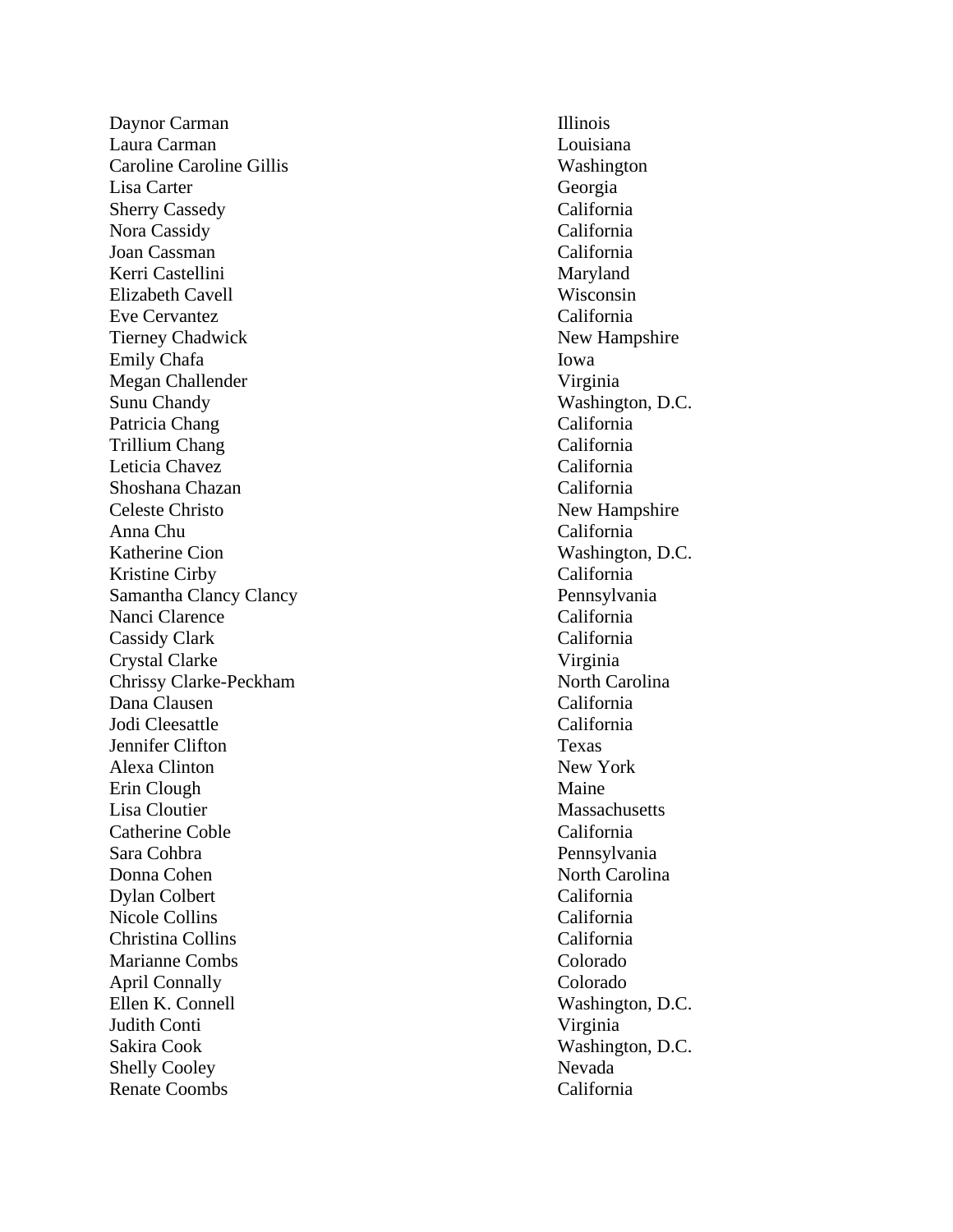Angelyne Cooper Rhode Island Stephanie Correa New York Linda Correia **Maryland** Carmen -Nicole Cox California Kathleen Coyle North Carolina Sara Craig California Maya Crawford Peacock Oregon Joia Crear Perry Maryland Nancy Cremins Massachusetts Sara Crisp New Hampshire Catherine Crystal Foster California Morgan Cutright North Carolina Lisa Cylar Barrett Virginia Samantha Cyrulnik Lisa Dal Gallo California Brooke Dalrymple North Carolina Gail Dalrymple Texas Robin Dalton Wisconsin Alecia Daniel Jill Dash Maryland Alisa Daubenspeck Oregon Kathleen Davidson New Hampshire Kathleen Davies Pennsylvania MiQuel Davies Washington, D.C. Fania Davis California Kelly Davis Pennsylvania Danielle Davis Washington, D.C. Kameron Dawson Tennessee Shelbi Day Florida Katie Day Maine Maya Day New York Jennifer De Jesus New York Connie de la Vega California Maria Deaton **Rhode Island** Rhode Island Selin Demir Maryland Beth Deragon New Hampshire Ann Marie DeSimone California Vanessa Destime New York Sarah Devine Virginia Julia DeWitt Christian Cregon Edelmira Diaz CharCretia DiBartolo Massachusetts Emily Dillingham Illinois Tamar DiVenere North Carolina Loline-Marie Djidade Nevada Kathryn Doi California

Washington, D.C. Florida California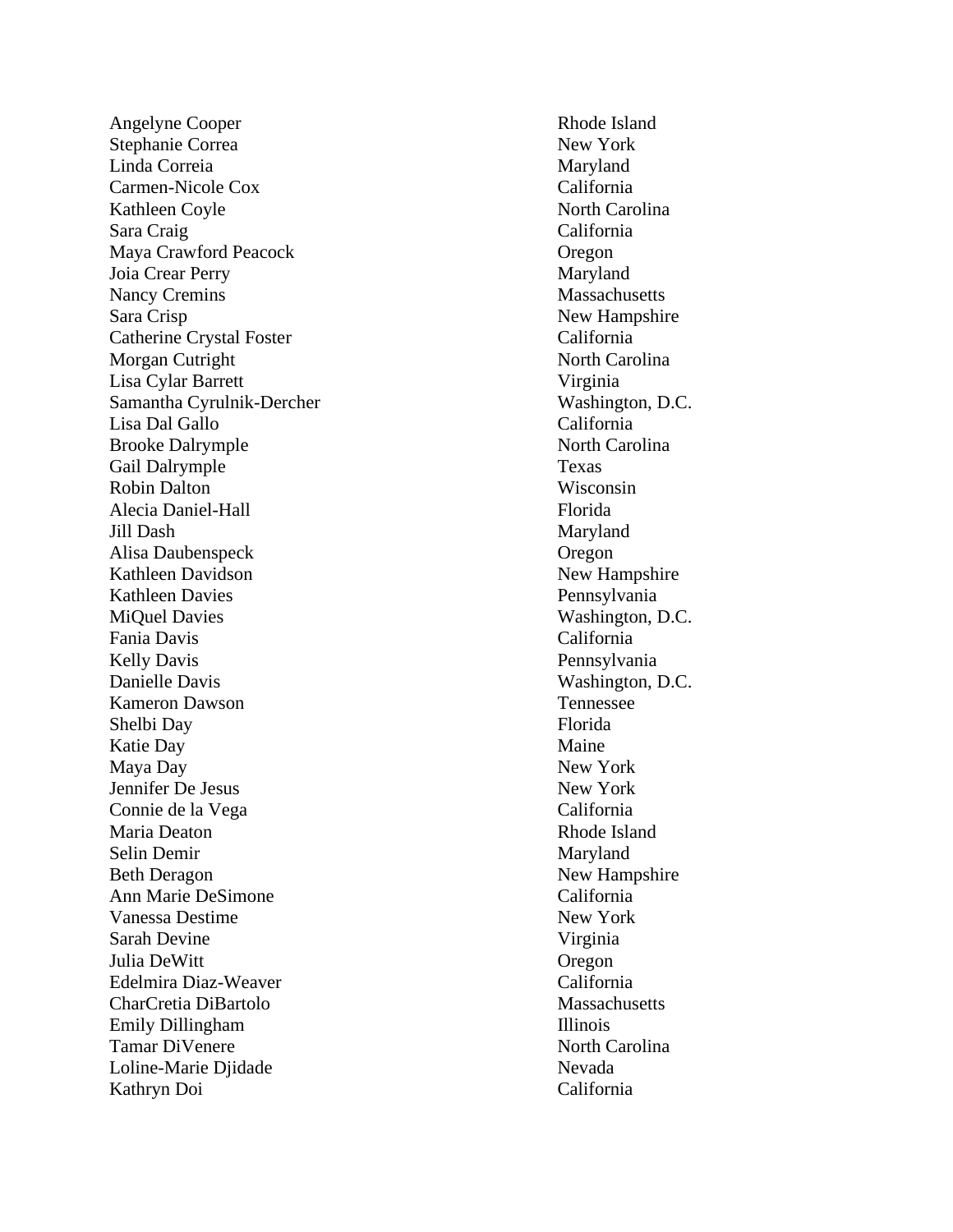Jamie Dolkas California Megan Douglass New Hampshire Ilisha Dowell **Indiana** Kathleen Quinn DuBois North Carolina Susan Duff Florida Julia Duke Washington, D.C. Giuliana H. Dunham Irving Washington, D.C. Jeanmarie Dunn Jenee Duran Texas Lori Dutra North Carolina Jessica Dworkin Florida Jessica Ecker New Hampshire Syovata Edari Wisconsin Elizabeth Edelman Georgia Carolyn Edgar Connecticut Paula Edgar New York Danielle Edick Pennsylvania Nicole Edmonds Virginia Tristen Edwards Oregon Jennifer Egbe Alabama Lisa Ehrlich California Ada Ejikeme Texas Sanya Eller North Carolina Sasha Ellis California Gretchen M. Engel North Carolina Rebecca Epstein Washington, D.C. Angela Errico New Hampshire Silvia Esparza California Ciara Faber Colorado Emma Fairholm New York Holly Fechner Maryland Torrey Feffer California Christina Ferrari New Hampshire Bayliss Fiddiman Maryland Jackie Fielding New York Corinne Fierro California Lea Filippi Alaska Christine Filosa Massachusetts Laura Fine Louisiana Rebecca Flanagan Massachusetts Laura Flegel Washington, D.C. Katrina Fluet California Susan Berke Fogel California Regina Foley Pennsylvania Julia Forgie California Elaine Forrester California

New Jersey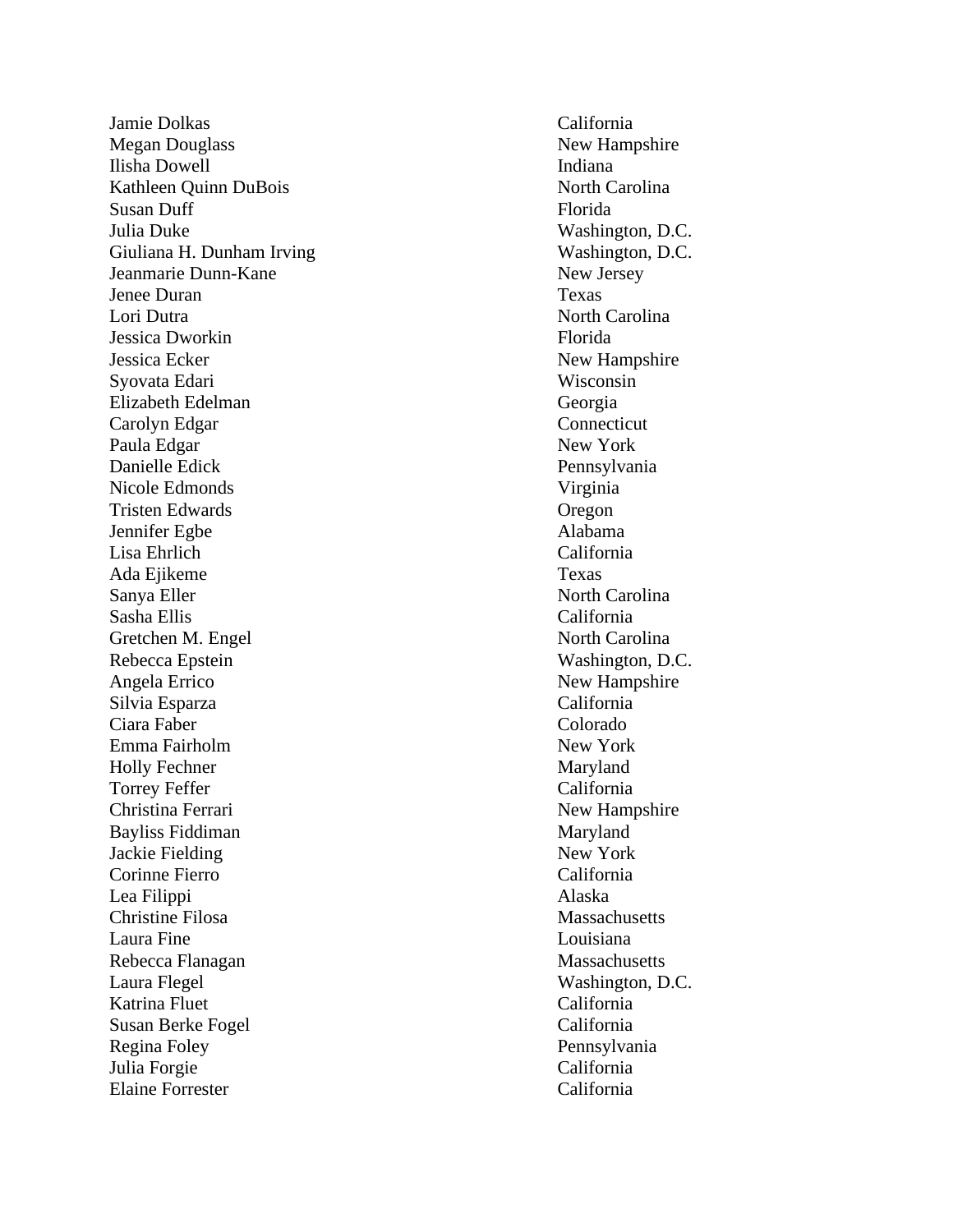Juliana Franco California Stacy Frazier Washington, D.C. Andrea Friedman Illinois Susan Friedman Ohio Susan Frietsche Pennsylvania Carol Frohlinger Georgia Terry Fromson Pennsylvania Tzung-lin Fu Maria Fuentes New Jersey Sheman Fullwood North Carolina Christina Gafford Delaware Julie Gafkay Michigan Maria Galante New York Nicole Galli Pennsylvania Mara Gandal-Powers Margaret Gannon California Margaret Garrett Washington, D.C. Tsedeye Gebreselassie New York Elizabeth Gedmark Tennessee **Christine Genaitis Massachusetts** Massachusetts Deborah George Rhode Island Felicia Germany California Kelly Gerner California Renee Gerni Colorado Jenna Gerry California Lena Giangrosso Louisiana Katherine Gillespie Maryland Catherine Gima Washington, D.C. Abby Ginzberg California Emily Gladden North Carolina Gina Glockner Colorado Hilary Gold Oregon Kaitlyn Golden Washington, D.C. Tashanna Golden New York Susan Goldhar Ornstein Maryland Angela Gomes Massachusetts Cassandra Gomez New York Bianca Gomez Washington, D.C. Julianna Gonen Washington, D.C. Natalie Gonzales Texas Sarah A. Good California Giulia Good Stefani Oregon Katherine Goodrich Colorado Shari Gordon New York Lisa Gordon Stella North Carolina Fatima Goss Graves Washington, D.C.

California Washington, D.C.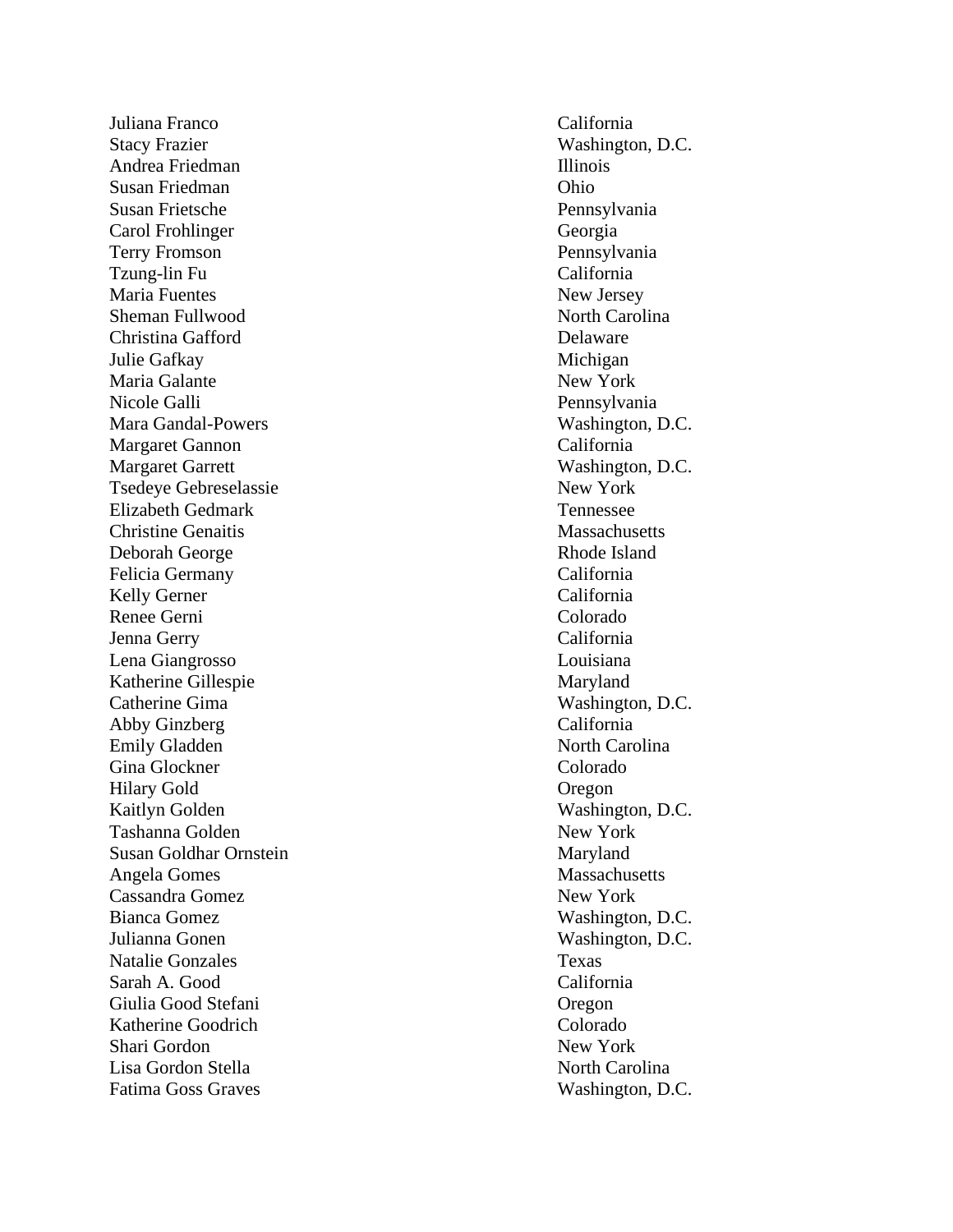Kathleen Gough Washington, D.C. Joan Graff California Lindsey Granados North Carolina **Christin Grant** Texas Karen Grant Kia Grant Demetria Graves California Jody Green California Brielle Green Washington, D.C. Jocelyne Gresock Maryland Marissa Griffith California Stephanie Grossman Texas Sharita Gruberg Washington, D.C. Anne Gyemant Mikaela Habib California Wendy Hadfield Washington, D.C. Sandra Hagood North Carolina Holly Haines New Hampshire Monica Halas Massachusetts Tayla Hall Rhode Island Joyce Hamilton North Carolina Christine Hanisco<br>
New Hampshire Brittany Hannah New York Rachel Hardwick Maryland Patricia Harley New York Quintina Harrington North Carolina Carol Harris California Claudia Harrison California Patricia Hartman California Jana Hartman Washington Patricia Hartnett Hartnett Massachusetts Amanda Harvey California Gwendolyn Hassan Illinois Sarah Hassmer Washington, D.C. Meagan Hatcher Stephanie Hathaway Ohio Melissa Hawkins Georgia Darlyn Rodriguez Hayes Washington Heather Hazelwood North Carolina Taryn Heimer California Lexi Heller California Nafela Helou Georgia Kasey Hemphill Oregon Alma Henderson Washington, D.C. **Janet Henner** New York Patricia Hennessey New York

California Washington, D.C. California Washington, D.C.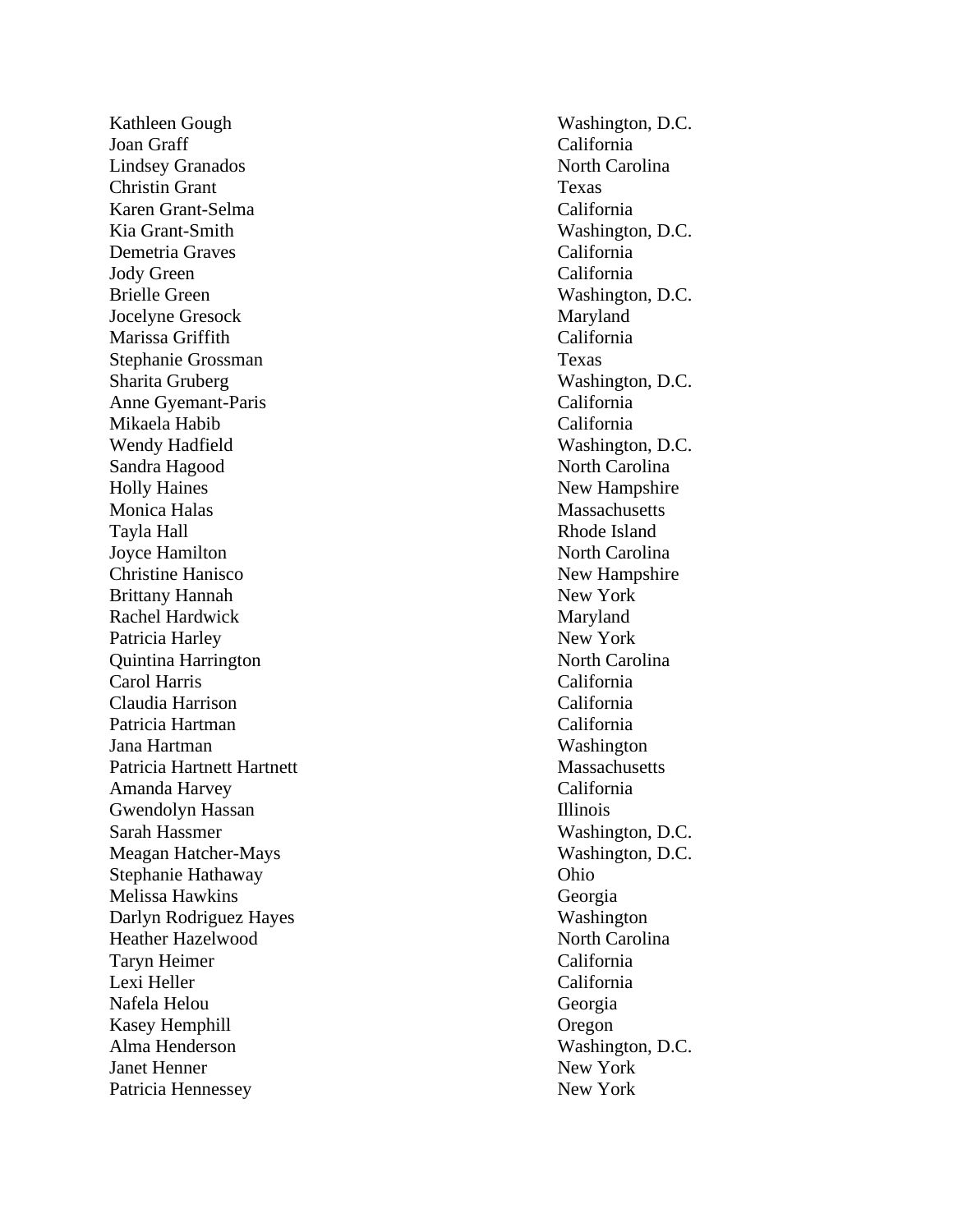Pamelya Herndon New Mexico Pamelya Herndon New Mexico Rocio Herrera California Latoya Herring New York Samantha Heuring New Hampshire Sandra Jaribu Hill Mississippi Megan Hirsh Florida Lyndsey Hix Georgia Jessilyn Ho California Lisa Holder Emily Hollenbeck Texas Diara Holmes Maryland Diana Honig California Helen Honorow New Hampshire **Jennifer Hooper** Texas Martha Howard California Jaime Huling Delaye California Olivia Hunt Virginia Krystal Hunter Texas Desirae Hutchinson North Carolina Susie Hwang California Jean Hyams California Gabriela Hybel Washington, D.C. Megan Iannacone Pennsylvania Susan Ichinose Hawaii Patricia Igoe Rhode Island Samone Ijoma Maryland Louise Ing Hawaii Eva Jabber Stodel California Shirley Jackson Farboud California Lisalyn R. Jacobs Pennsylvania Robin Jacobsohn Washington, D.C. Jennifer Jacoby Maryland Christelle Jean Bryanna Jenkins Virginia Johanna Jennings North Carolina Stephnie John Washington, D.C. Allison Johnson California Sylvia Johnson California Jamihlia Johnson Georgia Andrea Johnson Maryland Stephanie Johnson New Hampshire Linda Johnson New Hampshire Ivy Johnson North Carolina Karen Johnson -McKewan California Cheryl Jones Maryland

California Massachusetts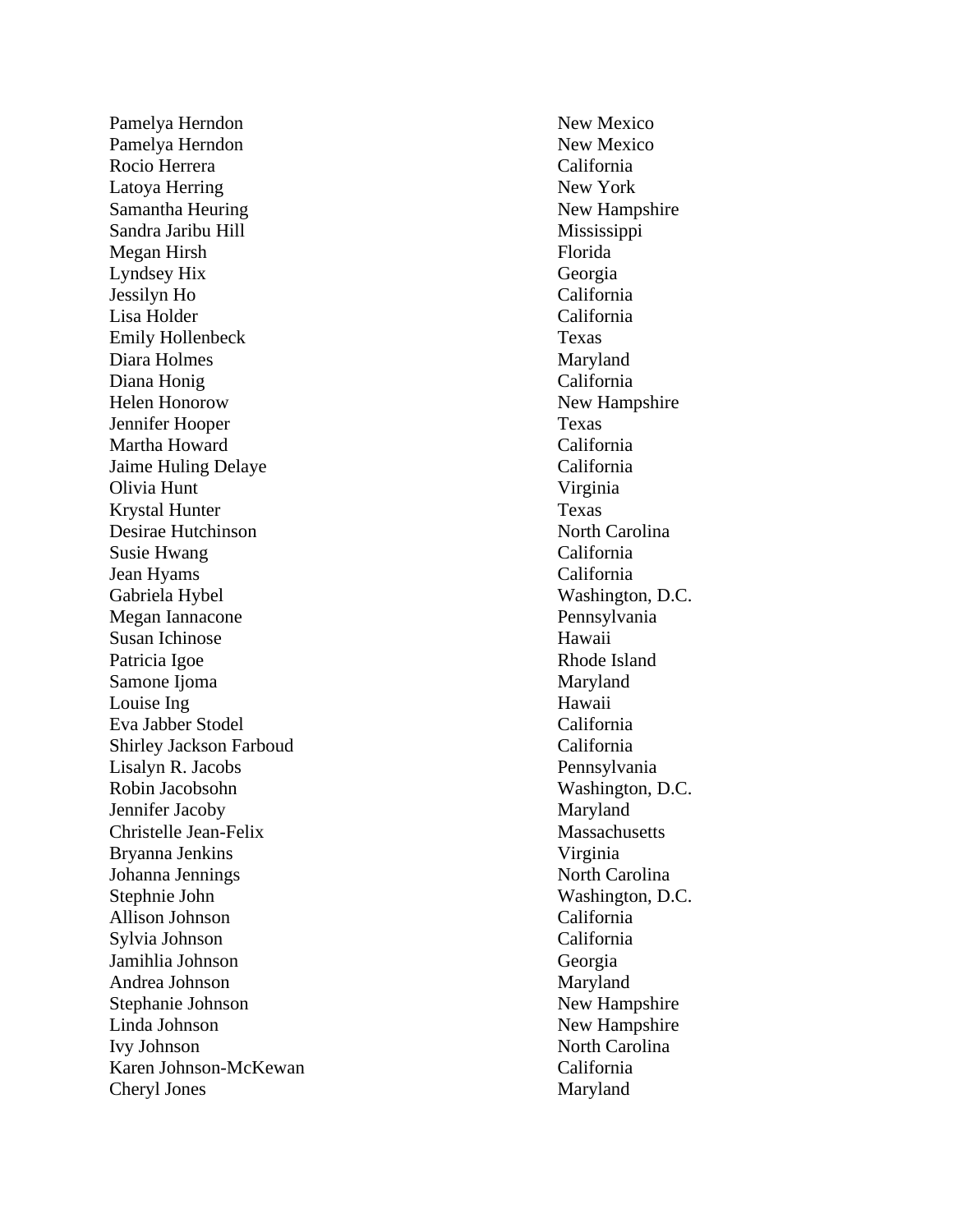Jennifer Jordan California Deb Jospin Maryland Alicia Junco Texas Molly Kaban California Sara Kagay Illinois Patricia Kakalec New York Anna Kalarites North Carolina Aliza Kaliski Illinois Joanna Kamhi New York Sarah Kanter California Ann Kanter California Jessica Karner California Debra Katz Maryland Pamela Kaufmann California Harshwinder Kaur Colorado Tchienyonnoh Kaye California Synta Keeling Virginia Roshna Keen North Carolina Sara Keith Texas Stephanie Kelly Illinois Kim Kendrick Washington, D.C. Shelagh Kenney North Carolina Brianna Kenny Massachusetts Abigail Kerfoot Nevada Shana Khader Texas Elisabeth Kidder Washington, D.C. Lauren Kilmister New Hampshire Karen Kimmey California Sarah King California Kathleen King Florida Carol Kingsley California Carrie Kingsley New York Autumn Kish New Hampshire Kelsey Klementowicz New Hampshire Molly Knobler Virginia Elizabeth Knox Texas Marcella Kocolatos New York Vail Kohnert -Yount Texas Chelsea Kopp California Heather Krans New Hampshire Aiesha Krause Lisa Kresge Massachusetts Lisa Krisher Georgia Smriti Krishnan Washington, D.C. Rebecca Kristall **Illinois** Illinois Elizabeth Kristen Kristen California

North Carolina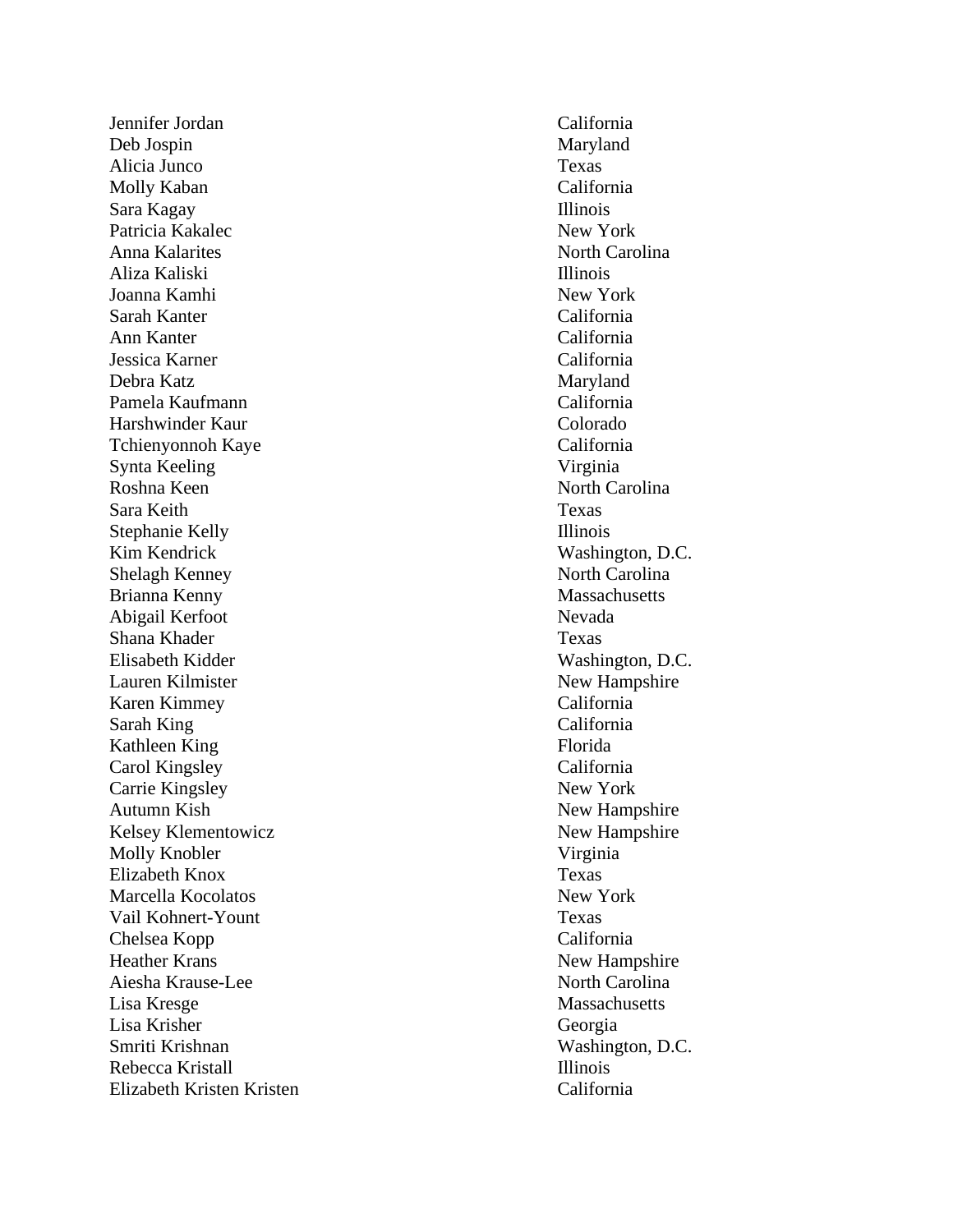Mary Krueger New Hampshire Christina Krysinski Washington, D.C. Melissa Kucinski Washington, D.C. Nicole Kuklok -Waldman California Anuja Kumaria California Lynn Kuznitz Colorado Ellen Lake California Sylloris Lampkin Georgia Alexandra Lancey Rhode Island Laura Landenwich Kentucky Sarah Landres New Hampshire Adelle LaRue Settle Virginia Chanté Lasco Maryland Rachel Laser Washington, D.C. Meredith Lasna New Hampshire Laura Laura Alvarenga Scalia California Jennifer Lauro Massachusetts Lydia Lavelle North Carolina Therese Lawless California Emily Lawrence New Hampshire Amy Lawrence South Carolina Kristina Lawson California Emily Leahy Nevada Adriana Leal Texas Bora Lee California Laura Lee New Hampshire Kelsey Lee New York Donna Lee New York Amber Lee Tennessee Robyn Lee Tennessee Jessica Lee Virginia Anne Leete Pennsylvania Shianne LeGrand North Carolina Alexandra Leichter California Elaine Leitner California Caroline Leonard New Hampshire Donna Leong Hawaii Miranda Leppla Ohio Andrea Leslie Fite North Carolina Andrea Lestelle Louisiana Allison Lestelle Louisiana Reba Letsa Maryland Robin Levi California Michelle Levy Florida Ameenah Lewis Kentucky Katherine Lewis West Virginia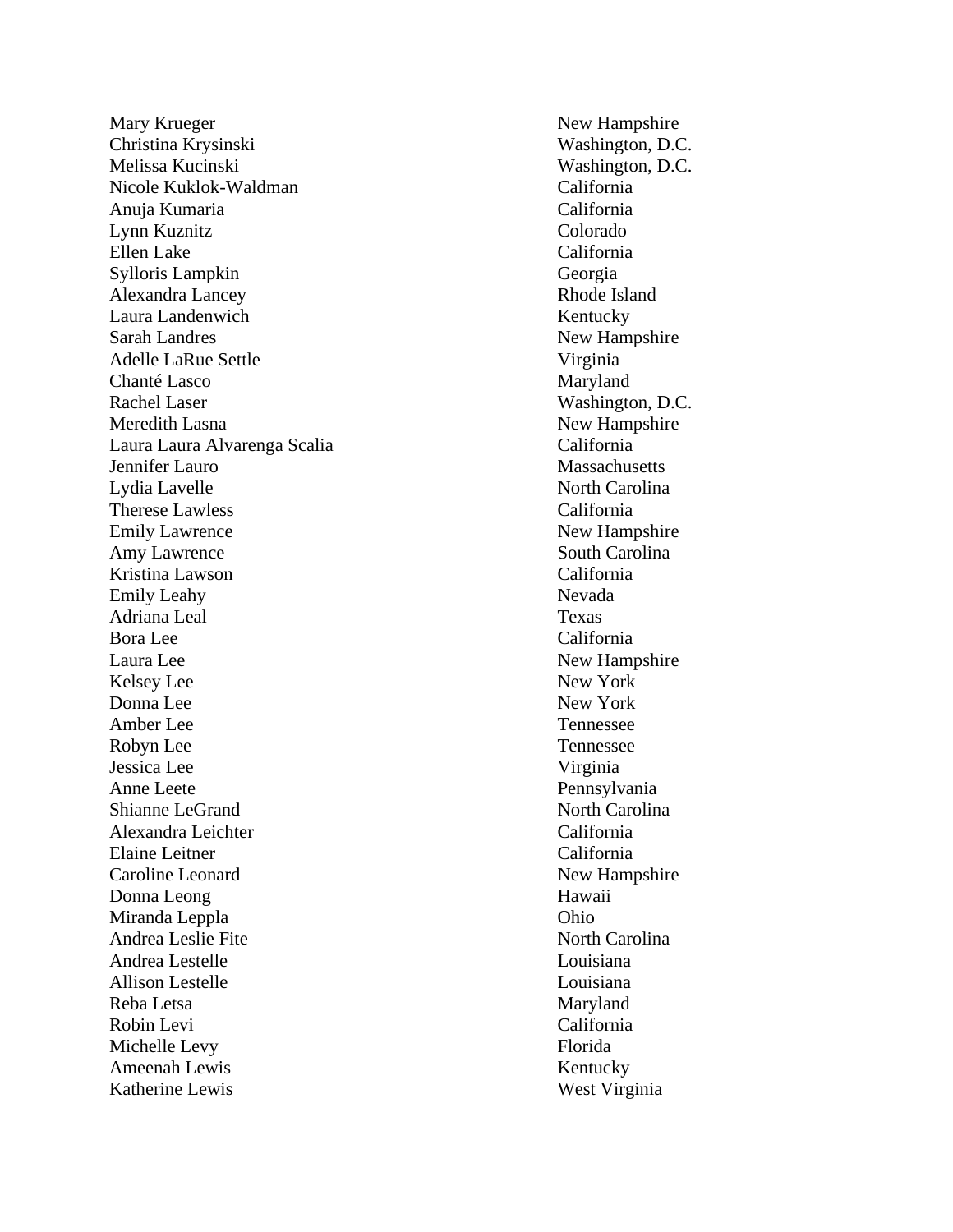Stacey Leyton California Christine Lichtenfels Wyoming Evi Licona Texas Rebecca Like Hawaii Jeanette Lim Esbrook Virginia Michele Lindsey California Carmen M. Lineberger Florida Mamie Ling Colorado Melissa Linville Ohio Dorothy Liu California Christina Llewellyn New York Renee Lloyd Massachusetts Aubrey Lombardo Rhode Island Kim Longo New York Dawn Lott New York Kristin Love New Mexico Desireé Luckey Texas Kimberly Lutes-Koths Metisse Lutz Colorado Leora Maccabee Minnesota Deirdre MacNeil North Carolina Lynnette Macomber New Hampshire Ashanti Madlock Henderson Illinois Stacy Malone Massachusetts Diana Maltz California Caryn Mandelbaum California Kellie Mannette North Carolina Katherine Manning California Hena Mansori **Illinois** Neha Marathe California Katie Marble New Hampshire Rebecca Markert Wisconsin Victoria Marks Hawaii Erinn D. Martin Maryland Connie Sue Martin Washington Emily Martin Washington, D.C. Elizabeth Masson California Marie Masson Florida Priscilla Mata Texas Amy Matsui Michaela May Massachusetts Dianne Mayfield Virginia Judith Maynes Florida Anat Maytal New York Andi Mazingo California Carolyn McAllaster North Carolina

California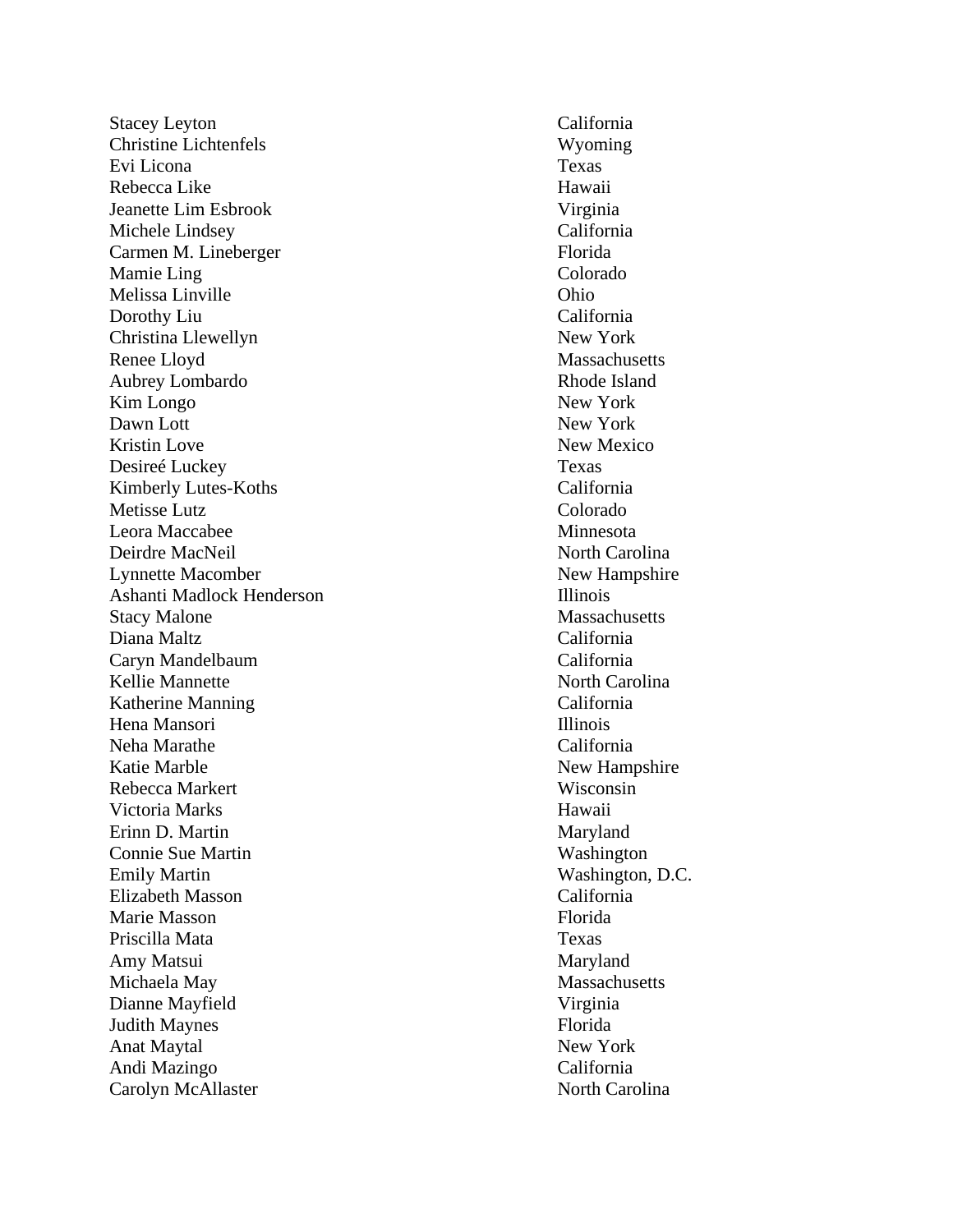Margret McBurney New Jersey Nicole McConlogue West Virginia Mary McCutcheon California Kathleen McDaniel Wisconsin Linda McGee North Carolina Kelly McGee Rhode Island Jasmine McGhee North Carolina Sharon McGowan Maryland Meghan McGuirk Washington, D.C. Krystal McKay California Cathy McKay New Hampshire Margaret McKee Maryland Vanessa McLain Colorado Keira McNett Washington, D.C. Marena McPherson Illinois Elizabeth Medaglia Virginia Joanna Medrano **Arizona** Kristen Meeks North Carolina Melanie Melasky Louisiana Courtney Mendoza California Kristin Mendoza New Hampshire Martha Menendez Nevada Deborah Mergner North Carolina Jennifer Merritt Arkansas Laura Merritt Tennessee Elaine Metlin Virginia Melina Milazzo Maryland Aarin Miles North Carolina Melissa Miller California Monica Miller California Natasha Millman New Jersey Lynnette Miner California Rachel Mino California Christina Mitchell California Faith Mitton New Jersey Nassim Moallem California Samantha Mobley North Carolina Jennifer Moeckel New Hampshire Kate Mogulescu New York Jennifer Mondino Washington, D.C. Marisa Moneyhun Oregon Paula Monopoli Maryland Anne Mooney California Jane Moore California Lauren Moore **Rhode Island** 

Rebecca McBeath New Hampshire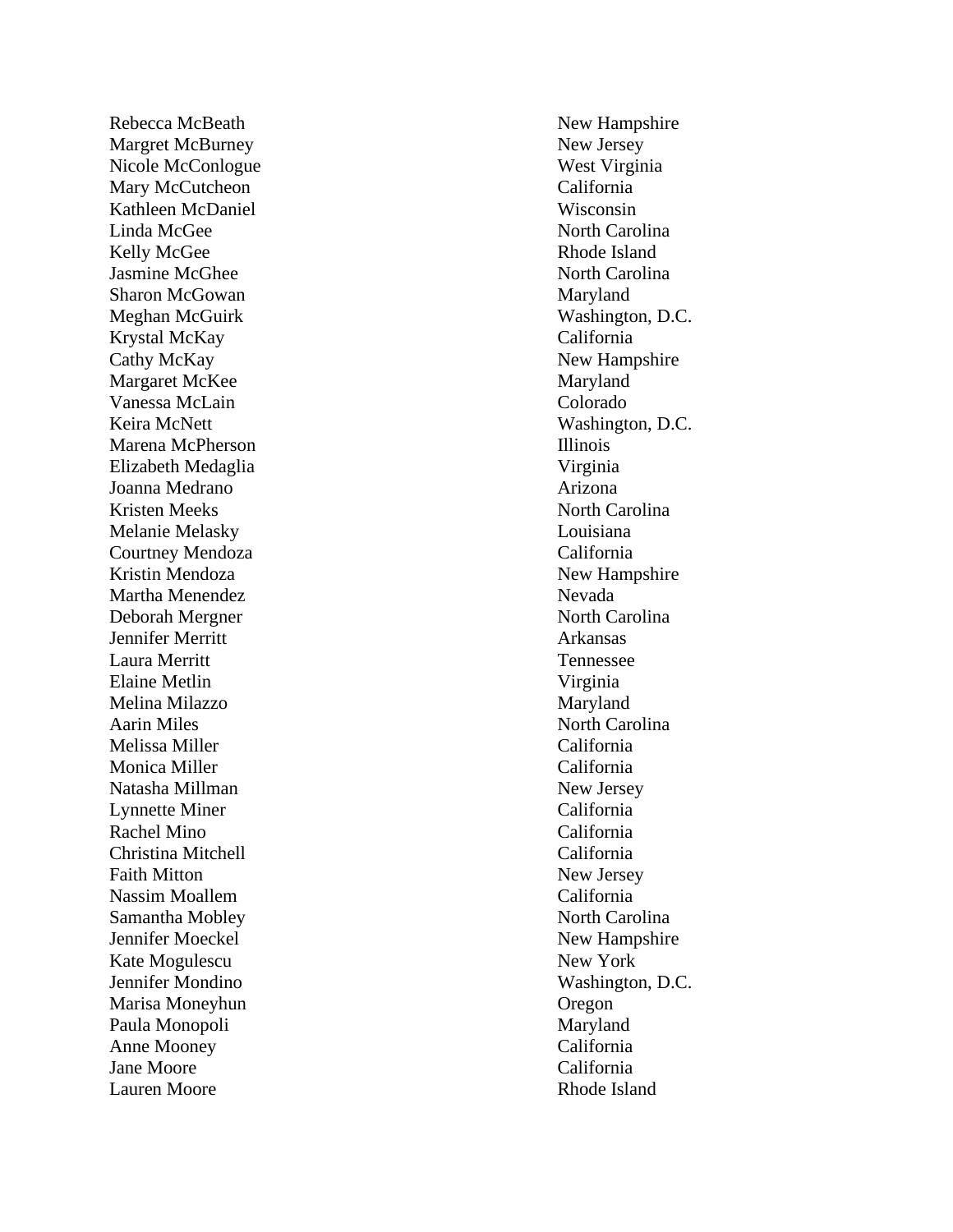Letonya Moore Texas Liz Morris California Myra Morris Texas Leann Moses Louisiana Rebecca Moskowitz California Trisha Mowbray Illinois Monica Moye California Beth Murano Missouri Kathleen Murray California Gayle Murray Georgia Brenda Murray New Hampshire Melissa Murray New York Kelli Muse New York Laura Narefsky Washington, D.C. Maggie Neely Pennsylvania Carole Neff Louisiana Sandra Negrón Michele Neitz California Janai Nelson New York Shannon Nessier California Latife Neu Washington Nail Newark Massachusetts Melanie Newby Florida Nancy Newman California Sylvia Nguyen California Jacqueline Nickelberry New York Jessica Nickelsberg New York Ellen Noble Washington, D.C. Nichole Noel Virginia Lucy Nolan Connecticut Simone Noonan North Carolina Rachel Noorthoek North Carolina Priscilla Noriega Texas Suzanne O'Brien and the Suzanne O'Brien and the Massachusetts Massachusetts Laurel O'Connor California Rebecca O'Connor Maryland Katie O'Connor Washington, D.C. Kathleen O'Donnell New Hampshire Barbara O'Hearn California Margaret OHora Washington, D.C. Mary Margaret Oliver Georgia K.K. O'Neal Texas Kimberly Ong New York Olamide Orebamjo Maryland Paula Ortiz Cardona Washington, D.C. Brolota Shea Owens Connecticut

Washington, D.C.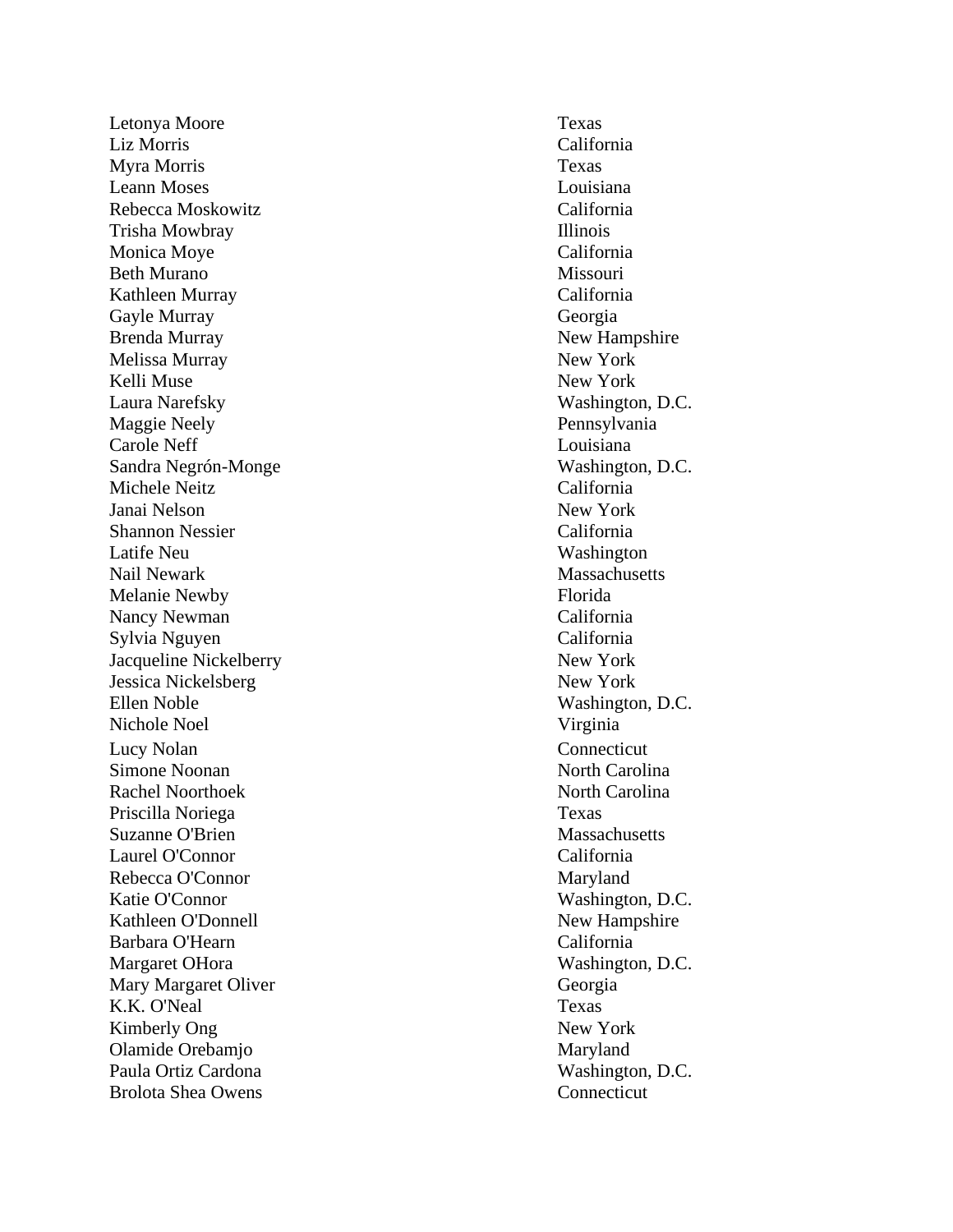Laura Ozak Hawaii **Iris Packman** New York Teresa Pahl California Rochelle Paley Ohio Carrie Palmer **Illinois** Trisha Pande North Carolina Yvette N. A. Pappoe Maryland Elena Parent Georgia Saerom Park Washington, D.C. Christine Parker California Maryann Parker Montana Heather Parlier North Carolina Helen Parsonage North Carolina Corrine Parver Maryland Anreeka Patel California Shiwali Patel Washington, D.C. Eva Paterson California Sherry Patterson California Judith Pavey Hawaii Rishona Peace North Carolina Adrian Peguese North Carolina Brooke Peloso-Horowitz Maryland Jamie Perry Virginia Michael Petrie Massachusetts Natalie Petrucci Colorado Alexandra Pezzello Rhode Island Dana Phillips California Amanda Phillips North Carolina Lauren Piana **North Carolina** North Carolina Melissa Pickett Texas Pamela Pierson California Cari M Pines California Shaina Plaksin Nevada Destiny Planter Washington, D.C. Alysha Poles North Carolina Linda Pollack California Wendy Pollack Illinois Nicole Pollard Maryland Rebecca Pontikes Massachusetts Amy Powell California Nancy Prendergast Maryland Jillian Pressnall Washington Amia Price Maryland Averi Price Massachusetts Ruth Primm Georgia Leslie Proll Washington, D.C.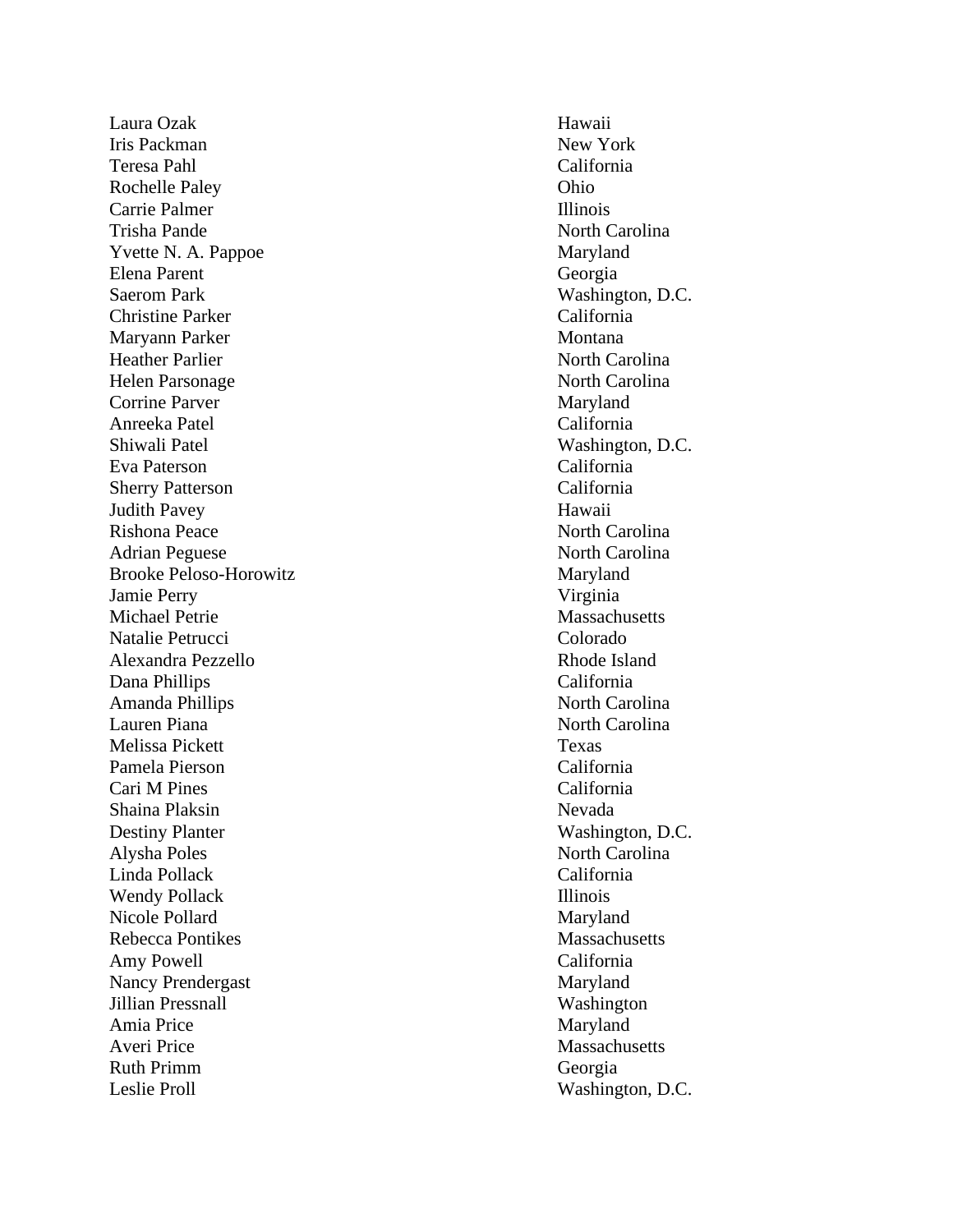Jina Propst North Carolina Helene Pruitt Texas Erin Pulaski California Lisa Puntillo California Tracy Quinlan Washington, D.C. Wilma Rader California Kenesha Raeford Maryland Nilab Rahyar Tolton California Drucilla Ramey California Sandra Rappaport California Catherine Reagan California Emma Rebhorn Minnesota Aimee Registe Virginia Kimberly Rehberg North Carolina Jennifer Reisch California Jacquelynn Remery -Pearson California Gina Renzulli Lemay Rhode Island Astrid Reyes New York Kylee Reynolds Washington, D.C. Julie Rheinstrom Washington, D.C. Lindsey Ricchi Washington, D.C. Paula Rich New York Elizabeth Richman New York Keri Riley Colorado Ebonie C. Riley Maryland Clermont Ripley North Carolina Mariel Risner Sivley Georgia Judy Rivlin Washington, D.C. Bronwyn Roberts Massachusetts Megan Robertson Washington, D.C. Dena Robinson Maryland Tyra Robinson Maryland Alfreda Robinson Washington, D.C. Marta Rocha California Jennifer Roche California Erica Rodriguez California Kelly Rodriguez California Anna Rodriguez Washington, D.C. Kira Romero Amor Rosario Connecticut Miranda Ross Maryland Rachel Kronick Rothbart California Melissa Rothstein Maryland Shana Rothwell North Carolina Catherine Rotolo Virginia Jennifer Round Washington

Florida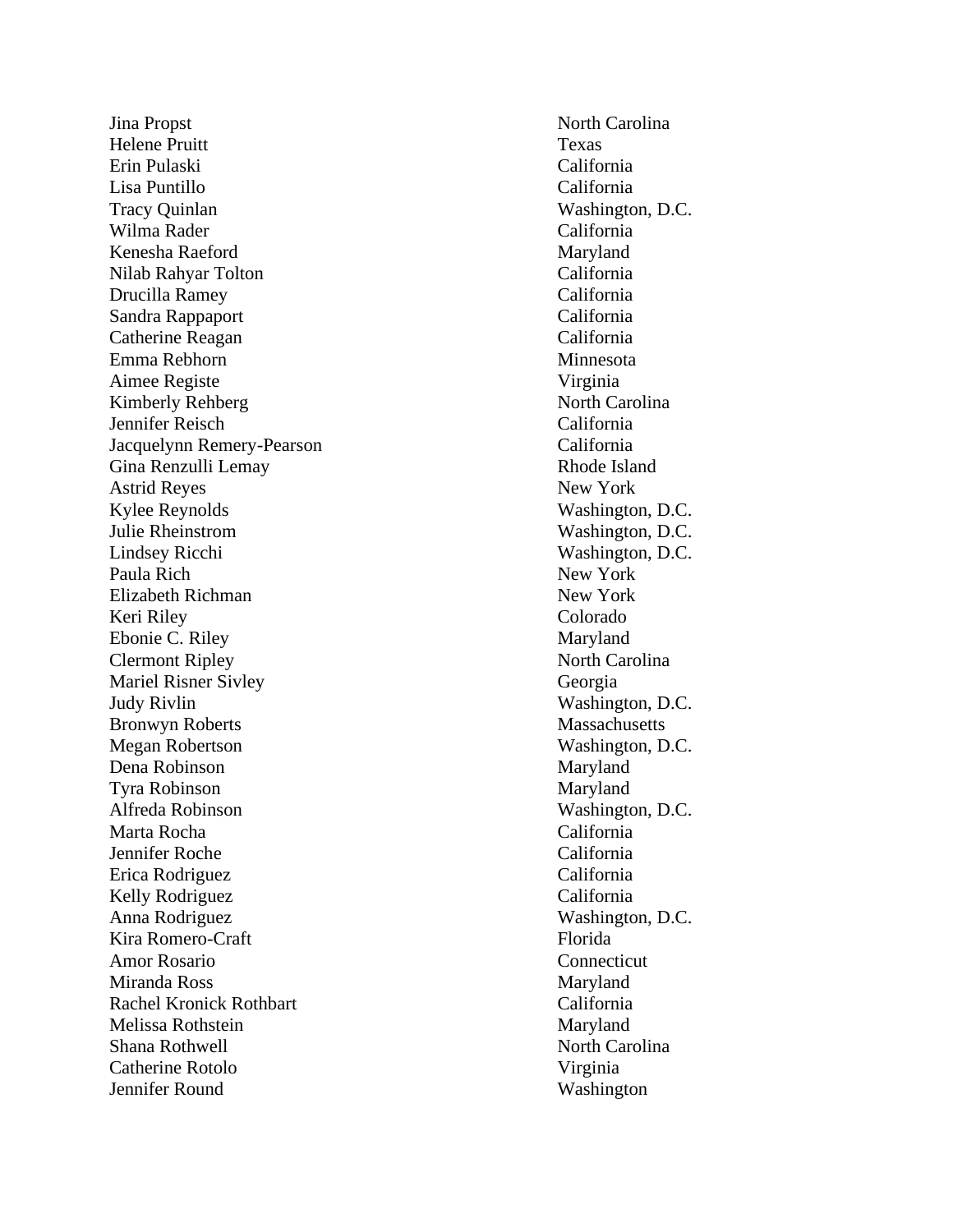Kimberly Roura California Eréndira Rubin California Catherine Ruckelshaus New York Nandini Ruparel California Shannon Russell Washington, D.C. Leah Russin California Laure Ruth Maryland Mary Ryan California Caitlin Ryland North Carolina Johnna Sack California Aretina Samuel Heather Samuels Florida Margaret Sanborn-Lowing Kimberly Sanchez Virginia Mary Santowasso North Carolina Lindsey Sberna Virginia Tracy Scavarelli New Hampshire Lynn Schafran New York Brittani Schanstine New Hampshire Mary Schilling Maryland Jane Schirch New Hampshire Eva Schneider New York Becca Schonberg California Joanne Schulman California Jodi Schwartz New York Judith Scott Washington Kayla Scott Washington, D.C. Emily Scotton North Carolina Kineta Sealey Washington, D.C. Christina Seanor Mississippi Rebecca Seboria Pennsylvania Jennifer Segnere North Carolina Laurie Seidenberg Virginia Abigail Seidner New York Cheryl Sena California Lisa Settles Maryland Vicki Shabo Washington, D.C. Bejal Shah New York Shannon Shair California Asiyah Sharifi Georgia Lauren Sharkey Hawaii Sanjesh Sharma California Kishahsa Sharp Florida Dena Shayne New York Evelyn Sheehan Florida Karen Sher Louisiana

North Carolina New York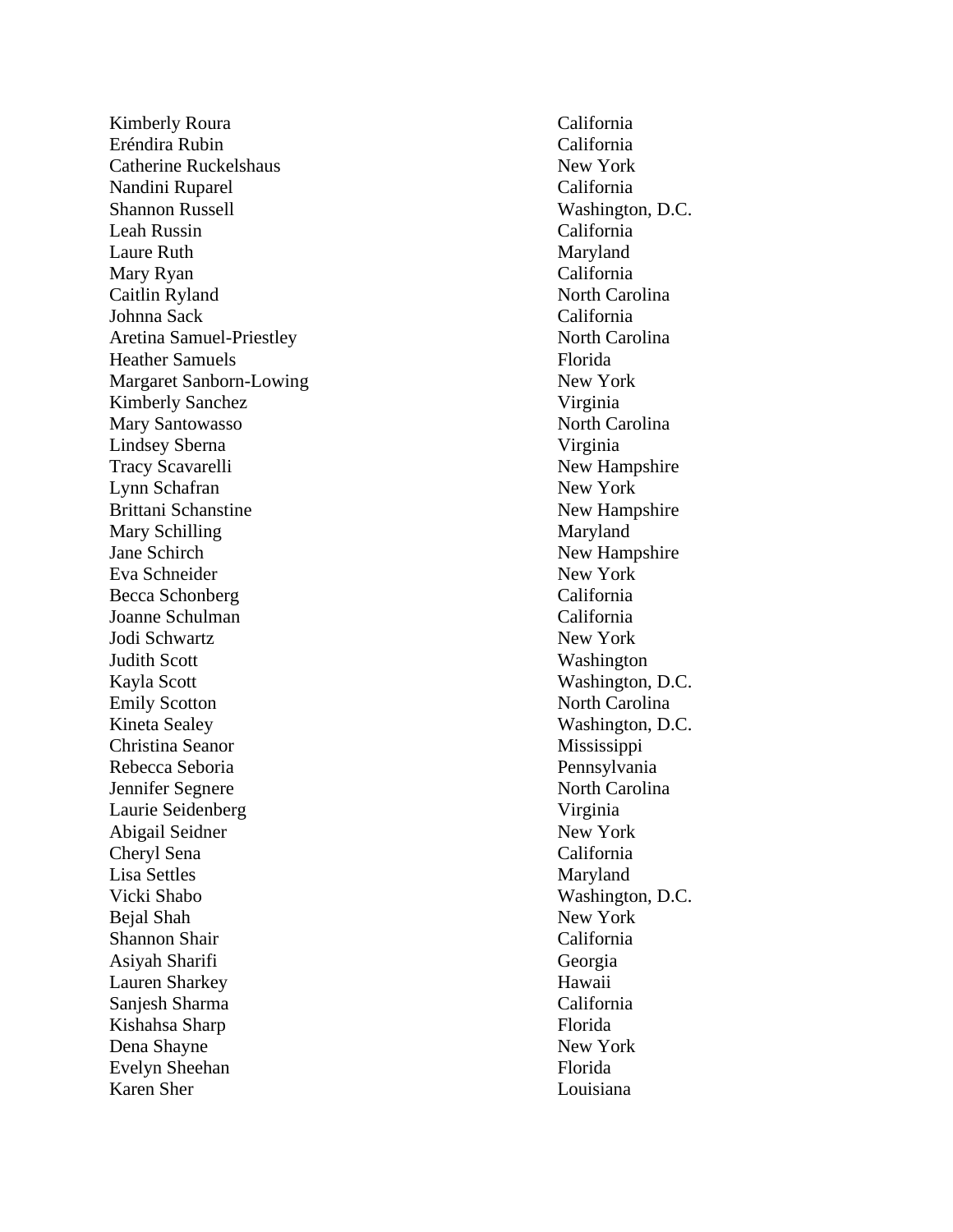Rose Sher Louisiana **Jane Sherburne Washington, D.C.** Washington, D.C. Michal Shinnar Maryland Kathryn Shoemaker Maryland Megan Shook North Carolina Pam Shores Virginia Jasmeet Sidhu Washington, D.C. Robin Siefkin California Lindsey Siegel Georgia Olivia Singelmann Washington, D.C. Anisha Singh Washington, D.C. Dorothy Singletary Maryland Michelle Siri Maryland Beth Slavet Washington, D.C. Virginia Sloan Washington, D.C. Kristen Sloan Maccini Rhode Island Debbie Smith California Katherine Smith California Tenette Smith Maryland Ravay Smith Maryland Ashante Smith Virginia Lauren Snyder North Carolina Grace Soderberg Maryland Ericka Solomon New Hampshire Phyllis Solomon New York Jillian Somers California Dominique Sparks Virginia Tiffanie Spivey California Adrianne Spoto Washington, D.C. Toni St. John Maryland Randi Starrett Florida Megan Steffl Minnesota Sela Steiger California Stacey Stein Louisiana Barbara Steinhardt Jessica Stender California Siobhan Stephens Kristin Sterling Oregon Deborah Stern Maryland Kristine Stewart California Aimee Stewart Washington, D.C. Ana M. Storey California Meredith Storm Maryland Patricia Sturdevant California Stephanie Stutts Georgia Mia Sullivan Massachusetts

California Rhode Island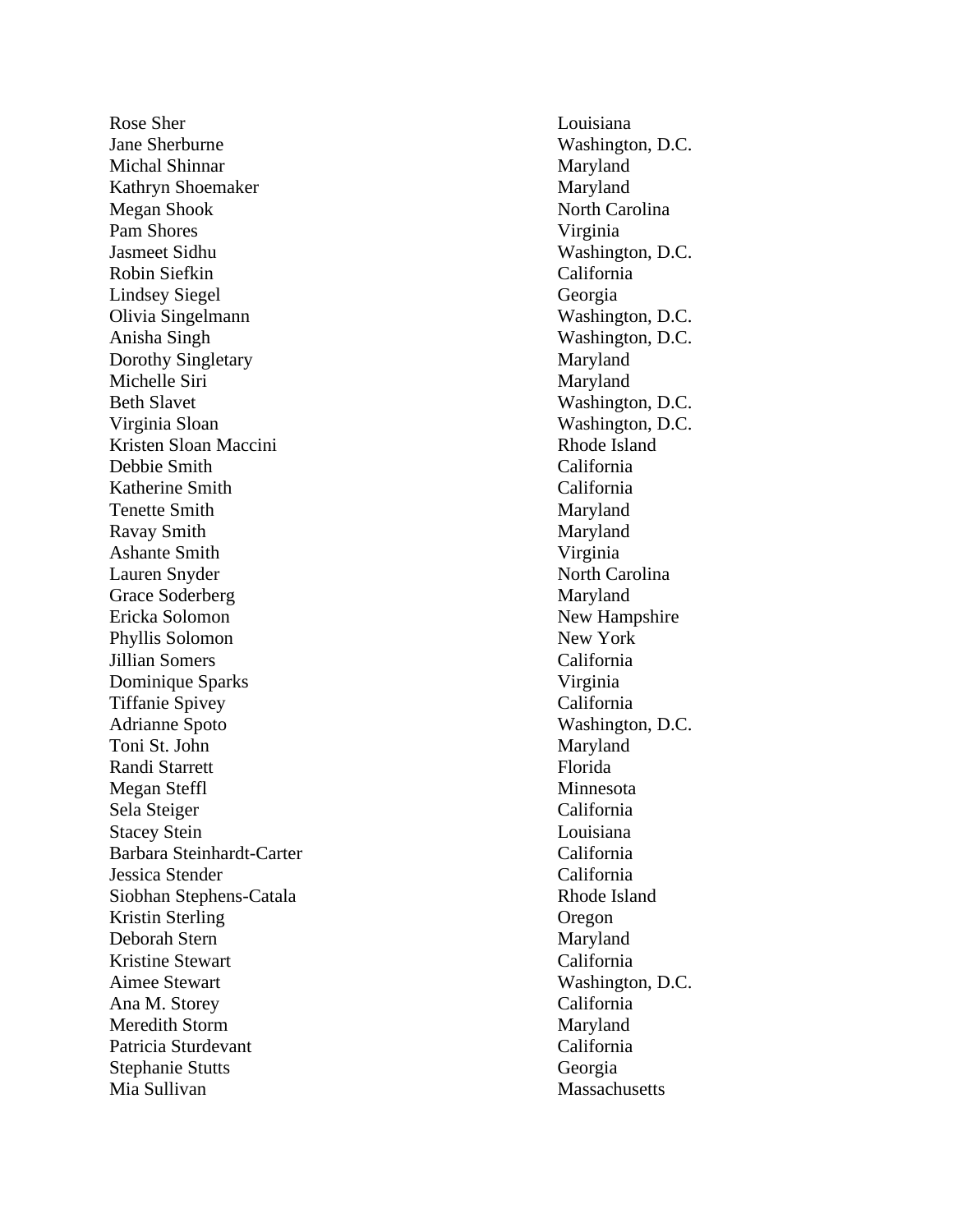Cheryl Sullivan North Carolina Rebekah Sullivan Washington, D.C. Agnes Sullivan California Jessica Summers Virginia Erica Suter Maryland Holly Sutton California Sidrah Syed New York Jennifer Sylvia Rhode Island Jennifer Taddeo Massachusetts Michele Hartmann Tamene, Esq. Tennessee Courtney Tanner New Hampshire Alison Tanner Washington, D.C. Elana Taub Maryland Joelle Tavan Washington Mona Tawatao California Jennifer Thaete California Cecelia Thomas Washington, D.C. Angela Thompson Maryland Elle Thompson New Hampshire Joy Thompson New York Daphne Thompson Washington, D.C.<br>Janet Thoren Worth Carolina Leah Threatte New York Wendy Thurm California Kim Tignor Washington, D.C. Lisa Tittemore Massachusetts Ann Tobin Minnesota Harper Jean Tobin Washington, D.C. Jora Trang California Natasha Travis California Sharon Treat Maine Jennifer Trillsch Texas Elizabeth Triscari Pennsylvania Naomi Tsu Tsu Oregon Lisa Turbis California Therese Tuttle California Sudria Twyman Washington, D.C. Katherine (Kate) Tyler California Sally Tyler Washington, D.C. Karin Umfrey California Juanita Underwood Dache Bailer North Carolina Whitney Untiedt Florida Emi Uyehara California Shayna van Hoften California Elizabeth Velez Massachusetts **Jennifer Vermillion** Illinois **Illinois** 

North Carolina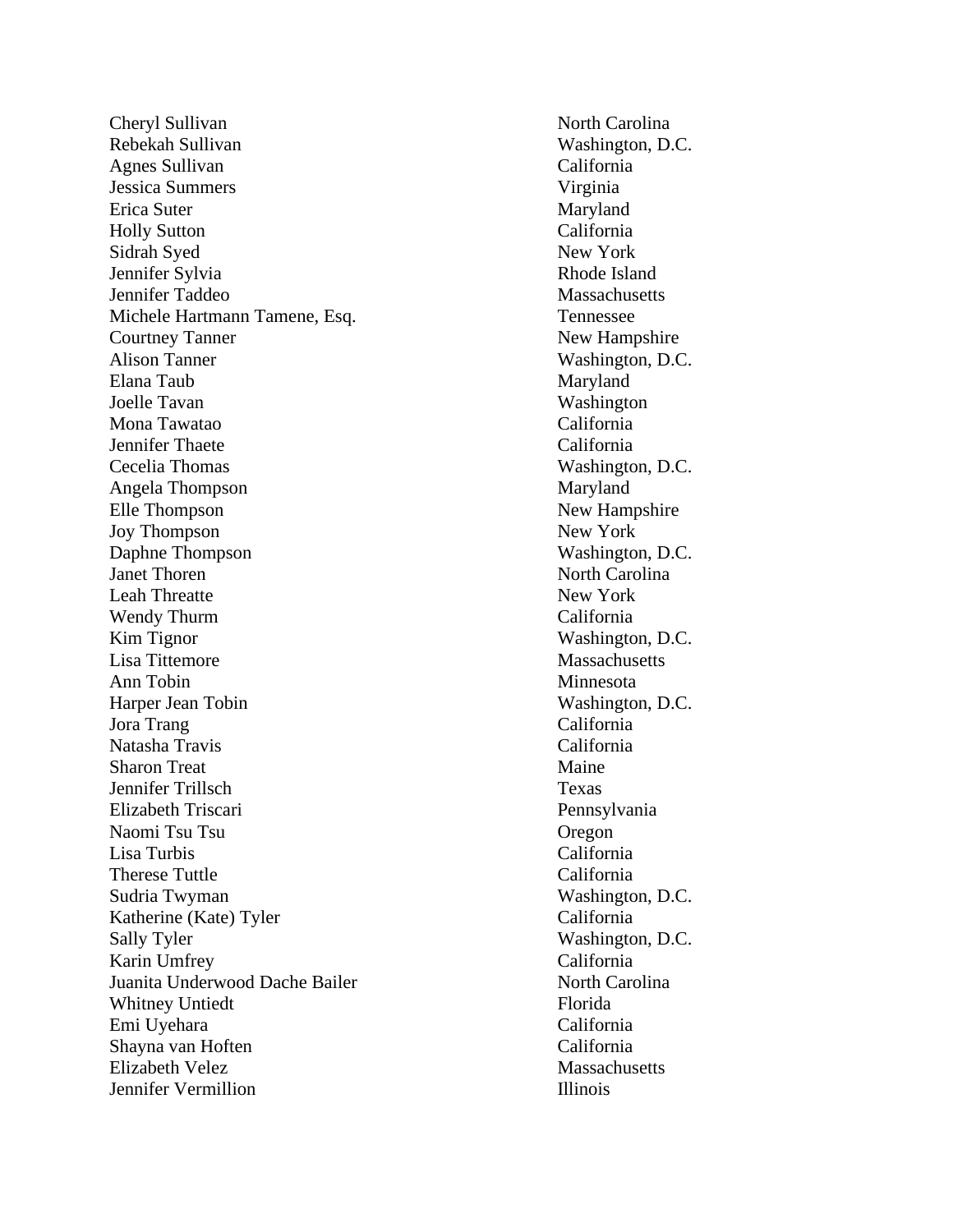Denise Verzella New Jersey Maria Villa California Sierra Villaran California Julie Vogtman Virginia Marea Wachsman New York Vangela Wade Mississippi Sumayyah Waheed Washington Anjali Waikar Illinois Carlia Waite Nevada Amanda Walbrun California Gwendolyn Walker Georgia Melissa K Walker North Carolina Lisa Walker North Carolina Lauren Wallace Washington, D.C. Natalie Walters North Carolina Rebecca Wang California Annie Wang New York Anna Wang Washington, D.C. Eve Wang Washington, D.C. Danielle Ward North Carolina Lauren Warner New Hampshire Cheryl Washington Ohio Joycelynn Watkins -Asiyanbi Illinois Patricia Weaver Maryland Britney R. Weaver North Carolina Brooke Webber North Carolina Kirsten Wegner Washington, D.C. Melissa Weiler Gerber **Pennsylvania** Jennifer Weiss Elizabeth Wells California Stephanie Wells Virginia Winter Wheeler Georgia Chimeaka White North Carolina Chloe White Washington, D.C. Dakota Whitney California Jaclyn Whittaker Pennsylvania Jennifer Wi Illinois Sarah Wigdor Chelsea Wiggins Maryland Kara Wild California Sara Williams Alabama Wendy W Williams California Johanna Williams California Corinne Williams Washington, D.C. Rachel Williams California Lisa Williams

New Jersey California Washington, D.C.